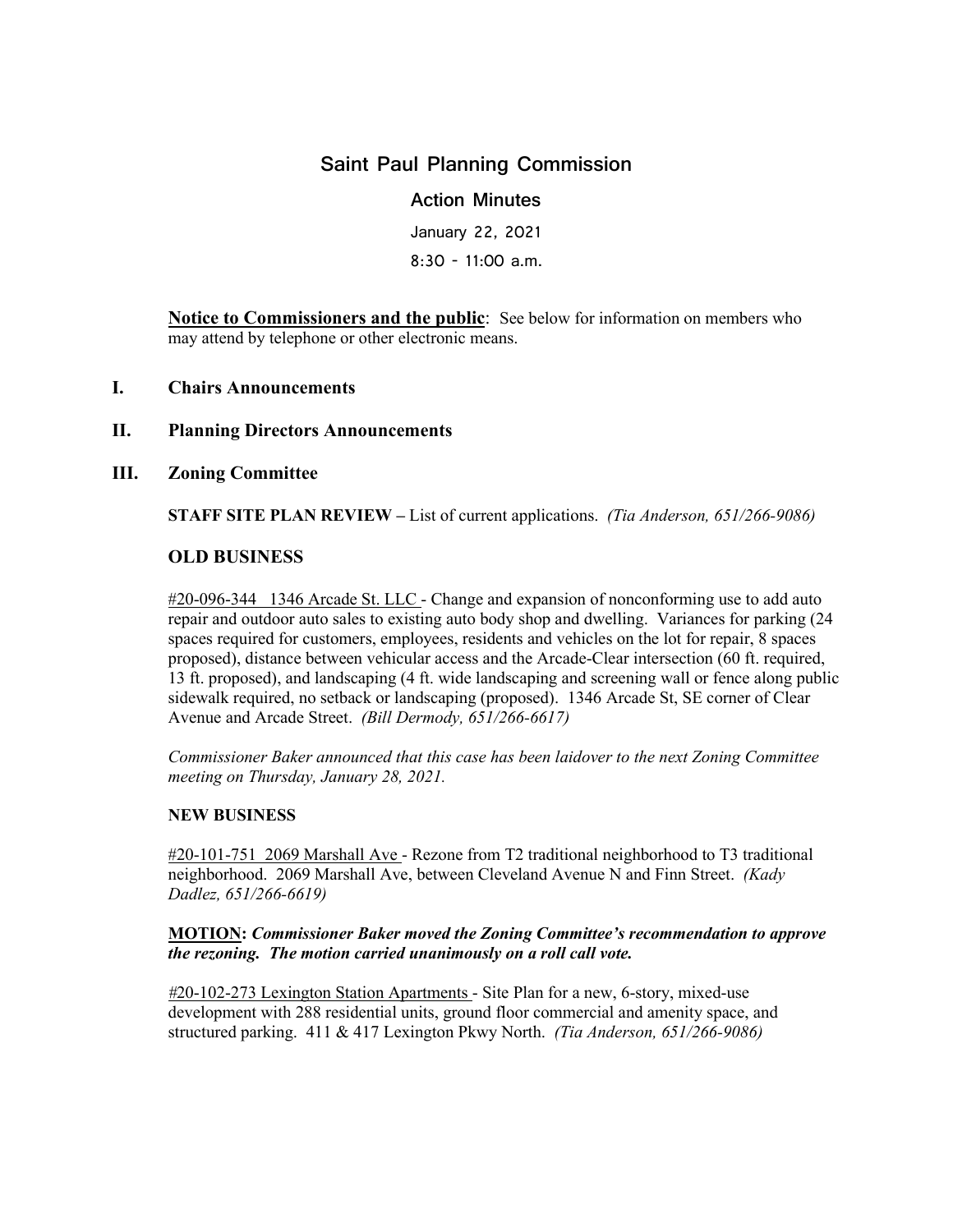**MOTION:** *Commissioner Baker moved the Zoning Committee's recommendation to approve the site plan subject to additional conditions. The motion failed 7-8 (Anderson, DeJoy, Hoang, McMurtrey, Mouacheupao, Perryman, Presley, Syed) on a roll call vote*

**MOTION:** *Commissioner Mouacheupao moved to lay this case over for 2 weeks. Commissioner Syed seconded the motion. The motion carried 10-4 (Hood, Grill, Lindeke, Baker) on a roll call vote.* 

# **IV. Comprehensive and Neighborhood Planning Committee**

District 12 Plan Update – Release the draft for public review and set a public hearing on February 29, 2021, March 5, 2021. *(Anton Jerve, 651/266-6567)* 

**MOTION:** *Commissioner Grill moved on behalf of the Comprehensive and Neighborhood Planning Committee to release the draft for public review and set a public hearing on March 5, 2021. The motion carried unanimously on a roll call vote.* 

- **V. Transportation Committee**
- **VI. Communications-Nominations Committee**
- **VII. Task Force/Liaison Reports**
- **VIII. Old Business**
- **IX. New Business**
- **X. Adjournment**

#### **Notice to Commissioners and the public**:

The chair of the Planning Commission has determined that it is not practical nor prudent for the Planning Commission and its Committees to meet in-person or pursuant to Minnesota Statutes, Section 13D.02. In light of the COVID-19 health pandemic, it is not feasible for any member of Planning Commission to be present at the regular location, and all members of the Planning Commission will attend this meeting by telephone or other electronic means.

It is also not feasible for members of the public to attend the meeting at its regular location due to the health pandemic and emergency. Accordingly, no meeting will be held in City Hall Conference Center Room 40 at 15 W. Kellogg Boulevard.

Information on agenda items being considered by the Planning Commission and its committees can be found at<http://www.stpaul.gov/planningcommission>